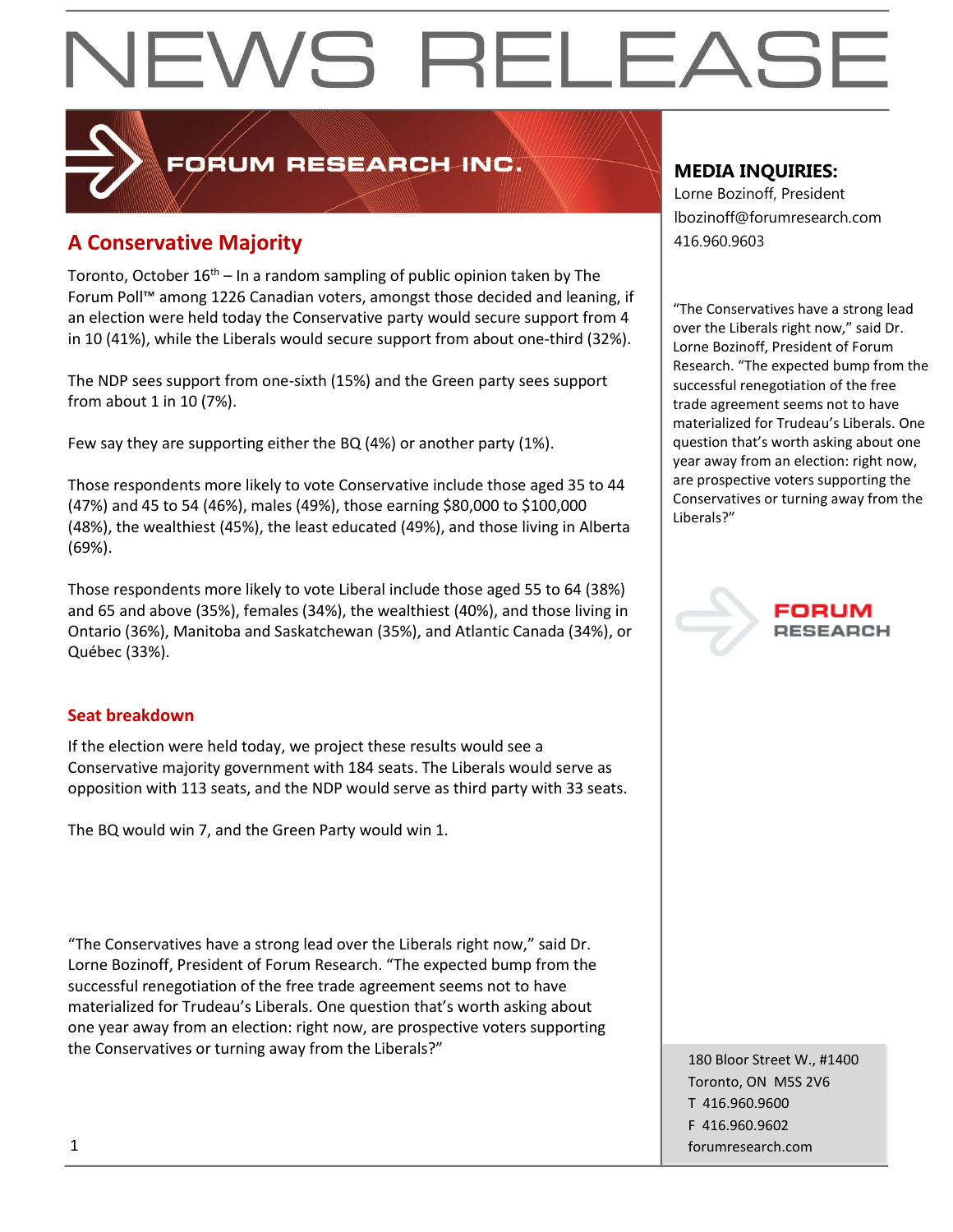#### **Methodology**

The Forum Poll™ was conducted by Forum Research with the results based on an interactive voice response telephone survey of 1226 randomly selected Canadian Voters. The poll was October 7-10, 2018.

**PRUM RESEARCH INC.** 

Results based on the total sample are considered accurate +/- 3%, 19 times out of 20. Subsample results will be less accurate. Margins of error for subsample (such as age, gender) results are available at [www.forumresearch.com/samplestim.asp](http://www.forumresearch.com/samplestim.asp)

Where appropriate, the data has been statistically weighted by age, region, and other variables to ensure that the sample reflects the actual population according to the latest Census data.

This research is not necessarily predictive of future outcomes, but rather, captures opinion at one point in time. Actual results depend on a Candidate's ability to get their voters out. Forum Research conducted this poll as a public service and to demonstrate our survey research capabilities. Forum houses its poll results in the Data Library of the Department of Political Science at the University of Toronto.

With offices across Canada and around the world, 100% Canadian-owned Forum Research is one of the country's leading survey research firms. This Forum Poll™ and other polls may be found at Forum's poll archive at [forumpoll.com.](file:///C:/Users/gmilakovic/Dropbox/Forum%20Poll%20Temporary/2017/November/TO/Releases/forumpoll.com)

#### **MEDIA INQUIRIES:**

Lorne Bozinoff, President lbozinoff@forumresearch.com 416.960.9603



180 Bloor Street W., #1400 Toronto, ON M5S 2V6 T 416.960.9600 F 416.960.9602 2 forumresearch.com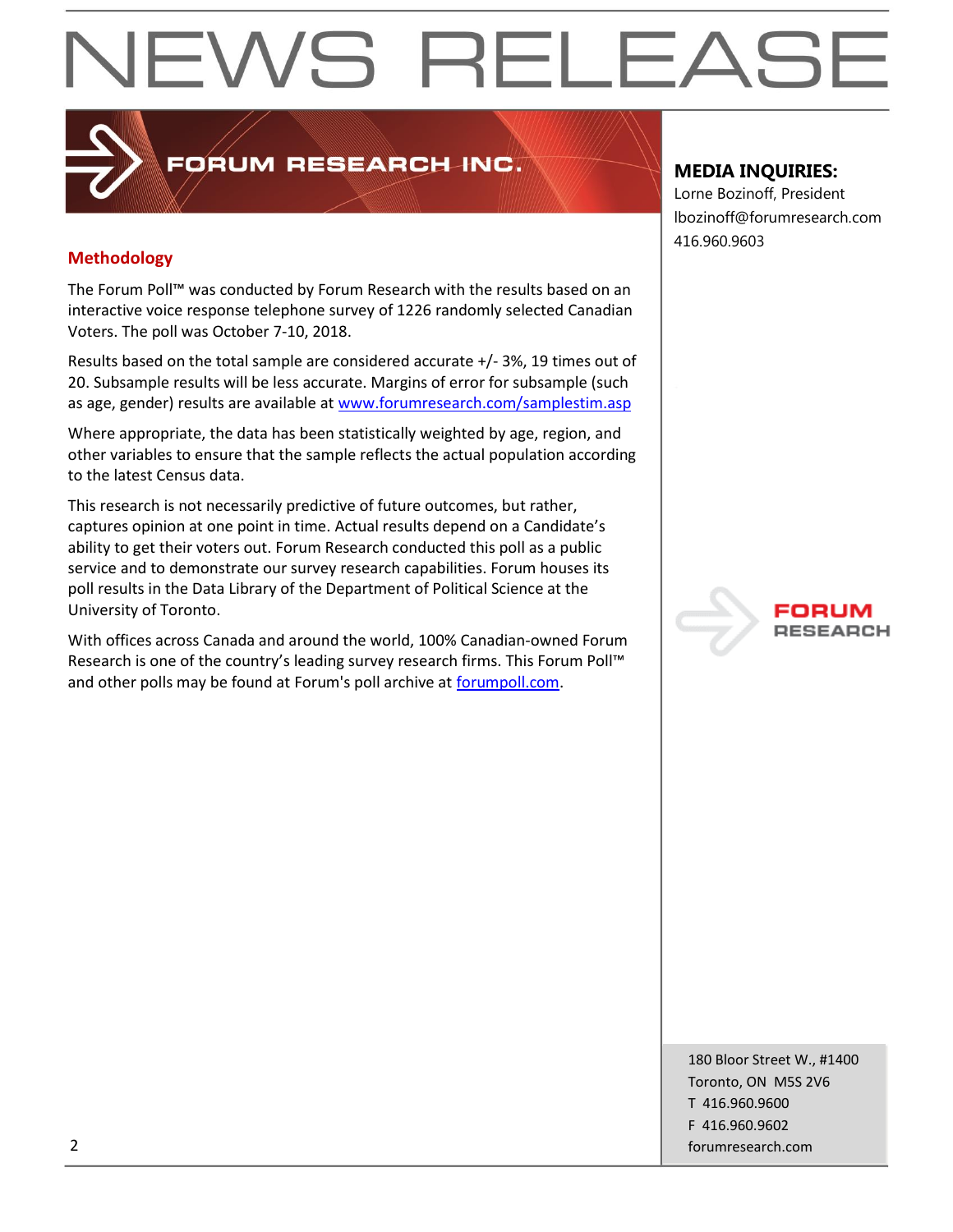### FORUM RESEARCH INC.

| <b>Support Trending</b>                             |        |             |     |            |                         |                         |              | 416.960.9603 |
|-----------------------------------------------------|--------|-------------|-----|------------|-------------------------|-------------------------|--------------|--------------|
| %                                                   | Sample | <b>Cons</b> | Lib | <b>NDP</b> | Green                   | <b>Bloc</b>             | Other        |              |
| October 7th-10th,<br>2018                           | 1226   | 41          | 32  | 15         | $\overline{7}$          | $\overline{4}$          | $\mathbf 1$  |              |
| August 10-12, 2018                                  | 1777   | 42          | 36  | 15         | $\overline{4}$          | $\overline{2}$          | $\mathbf 1$  |              |
| May 15th-16th, 2018                                 | 1484   | 46          | 30  | 18         | $\overline{4}$          | $\overline{2}$          | $\mathbf 1$  |              |
| April 19th-20th, 2018                               | 1585   | 43          | 30  | 14         | 8                       | $\overline{4}$          | $\mathbf{1}$ |              |
| February 27th-March<br>1st, 2018                    | 941    | 46          | 34  | 14         | 3                       | $\overline{2}$          | $\mathbf{1}$ |              |
| January 22nd-24th,<br>2018                          | 1408   | 43          | 38  | 12         | 3                       | $\overline{\mathbf{3}}$ | $\pmb{0}$    |              |
| December 12th-14th,<br>2017                         | 1284   | 39          | 38  | 12         | 5                       | 5                       | $\mathbf 1$  |              |
| November 4 <sup>th</sup> -6 <sup>th</sup> ,<br>2017 | 1281   | 38          | 36  | 14         | 6                       | 6                       | $\mathbf 1$  |              |
| September 13th-14th,<br>2017                        | 1350   | 39          | 35  | 15         | $\overline{4}$          | 5                       | $\mathbf{1}$ |              |
| August 16 <sup>th</sup> -17 <sup>th</sup> ,<br>2017 | 1150   | 35          | 42  | 14         | $\overline{4}$          | 4                       | $\mathbf 1$  |              |
| June 6 <sup>th</sup> -8 <sup>th</sup> , 2017        | 1483   | 34          | 42  | 12         | 6                       | 5                       | $\mathbf 1$  |              |
| April 21st-24th, 2017                               | 1479   | 35          | 35  | 17         | $\overline{7}$          | 5                       | $\mathbf{1}$ |              |
| Mar 22nd - 23rd, 2017                               | 1029   | 38          | 36  | 15         | 4                       | 6                       | $\mathbf{0}$ | V            |
| Feb. 24th - 26th, 2017                              | 1340   | 35          | 39  | 15         | $\overline{\mathbf{4}}$ | $\overline{7}$          | $\mathbf{1}$ |              |
| Jan. 19th -21st, 2017                               | 1332   | 36          | 42  | 12         | 5                       | $\overline{4}$          | $\mathbf 1$  |              |
| Dec. 6 <sup>th</sup> -8 <sup>th</sup> , 2016        | 1304   | 34          | 42  | 12         | 6                       | 5                       | $\mathbf{1}$ |              |
| November 9th-10th,<br>2016                          | 1474   | 28          | 51  | 11         | 5                       | $\overline{4}$          | $\mathbf{1}$ |              |
| October 11th-12th                                   | 1384   | 30          | 49  | 12         | $\overline{4}$          | 5                       | $\mathbf{1}$ |              |
| September 20-21st,<br>2016                          | 1326   | 34          | 47  | 9          | 3                       | 6                       | $\pmb{0}$    |              |
| September 7th, 2016                                 | 1370   | 30          | 48  | 11         | $\overline{4}$          | 5                       | $\pmb{0}$    |              |
| August 6th, 2016                                    | 1345   | 31          | 50  | 10         | $\overline{4}$          | 4                       | $\mathbf{1}$ |              |
| July 6th, 2016                                      | 1429   | 28          | 52  | 11         | 3                       | 5                       | $\mathbf{1}$ |              |
| June 7 <sup>th</sup> , 2016                         | 2271   | 32          | 49  | 10         | $\overline{\mathbf{4}}$ | $\overline{4}$          | $\mathbf{1}$ |              |
| April 4 <sup>th</sup> -5 <sup>th</sup> , 2016       | 1455   | 28          | 51  | 12         | 3                       | 6                       | $\mathbf{1}$ |              |
| March 15th, 2016                                    | 1567   | 34          | 46  | 12         | 3                       | $\overline{\mathbf{r}}$ | $\mathbf 1$  |              |
| Feb. 16th-17th, 2016                                | 1406   | 32          | 49  | $10\,$     | 5                       | $\mathbf{R}$            | $\mathbf{1}$ |              |
| Dec. 6th-8th, 2015                                  | 1369   | 32          | 46  | 13         | 4                       | 4                       | $\mathbf{1}$ |              |
| November 17th, 2015                                 | 909    | 37          | 45  | 10         | 3                       | $\overline{4}$          | $\mathbf{1}$ |              |
| Nov. 4th-7th, 2015                                  | 1256   | 25          | 55  | 12         | 3                       | $\overline{\mathbf{4}}$ | $\mathbf 1$  |              |
| Election: Oct. 19th,<br>2015                        |        | 32          | 40  | 20         | 3                       | 5                       | $\mathbf 0$  |              |
| October 18th, 2015                                  | 1373   | 30          | 40  | 20         | 3                       | 6                       | $\mathbf{1}$ |              |
| Oct. 13th-14th, 2015                                | 1438   | 31          | 37  | 24         | $\overline{2}$          | 6                       | $\mathbf{1}$ | 180 Bloor St |
| Oct. 9th, 2015                                      | 1427   | 31          | 37  | 23         | $\overline{\mathbf{3}}$ | 5                       | $\mathbf{1}$ | Toronto, ON  |
|                                                     |        |             |     |            |                         |                         |              |              |

#### **MEDIA INQUIRIES:**

Lorne Bozinoff, President lbozinoff@forumresearch.com



180 Bloor Street W., #1400 Toronto, ON M5S 2V6 T 416.960.9600 F 416.960.9602 3 forumresearch.com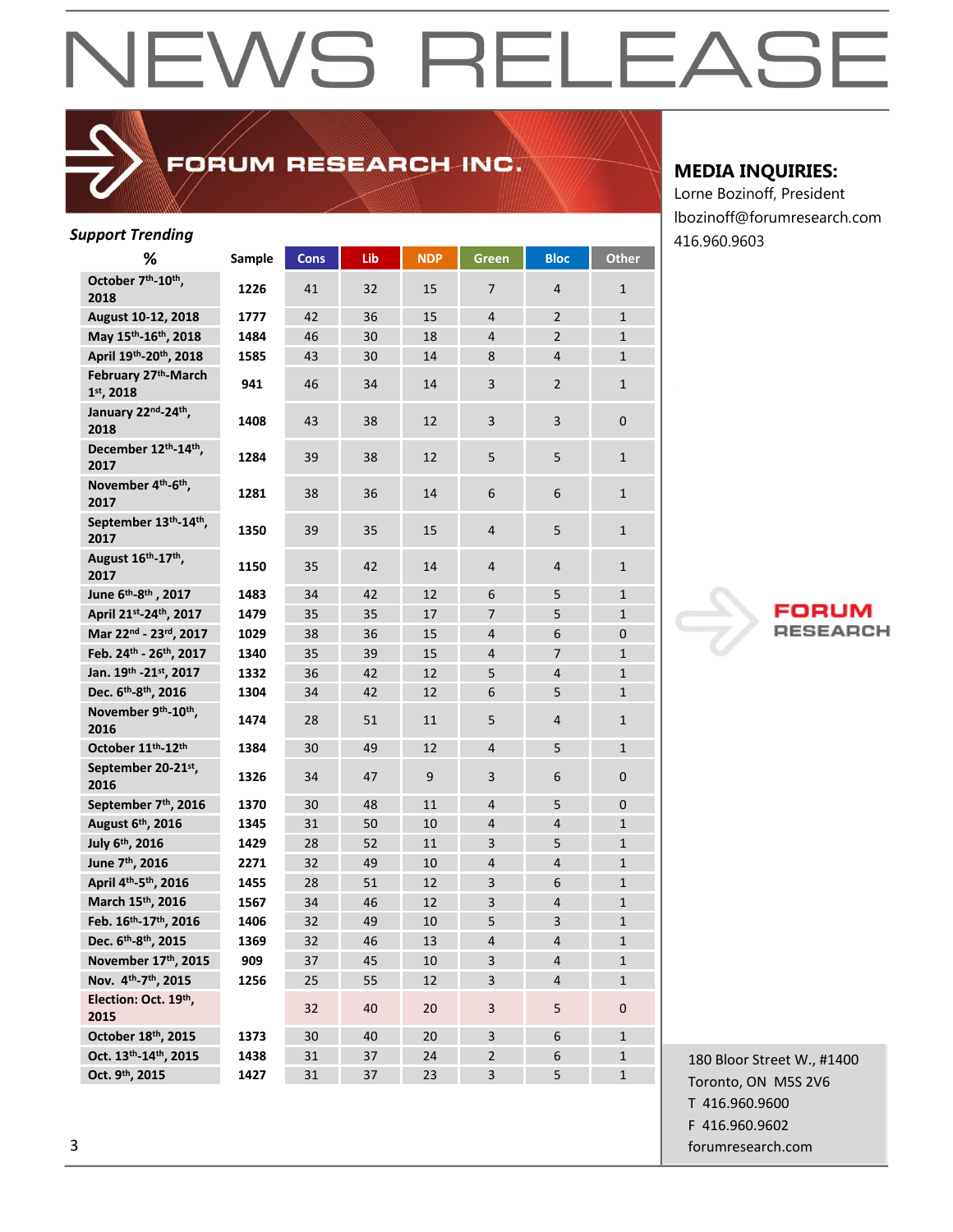### FORUM RESEARCH INC.

#### *Seat Distribution Projection Trending*

| at Distribution rejection richamy                  |             |     |            |                |                |                |
|----------------------------------------------------|-------------|-----|------------|----------------|----------------|----------------|
| %                                                  | <b>Cons</b> | Lib | <b>NDP</b> | Green          | <b>Bloc</b>    | Other          |
| October 7th-10th, 2018                             | 184         | 113 | 33         | $\mathbf{1}$   | 7              | $\mathbf{0}$   |
| August 10-12, 2018                                 | 174         | 140 | 23         | $\mathbf{1}$   | $\mathbf{1}$   | $\mathbf{0}$   |
| May 15th-16th, 2018                                | 234         | 72  | 30         | $\mathbf{1}$   | $\mathbf{1}$   | $\mathbf{0}$   |
| April 19th-20th, 2018                              | 207         | 100 | 23         | $\overline{2}$ | 6              | $\mathbf{0}$   |
| February 27th-March 1st, 2018                      | 213         | 99  | 24         | $\mathbf{1}$   | $\mathbf{1}$   | $\mathbf{0}$   |
| January 22nd-24th, 2018                            | 181         | 142 | 14         | $\mathbf{1}$   | $\mathbf{0}$   | $\mathbf{0}$   |
| December 12th-14th, 2017                           | 147         | 166 | 15         | $\mathbf{1}$   | 9              | $\mathbf{0}$   |
| November 4th-6th, 2017                             | 148         | 164 | 15         | $\overline{2}$ | 11             | $\mathbf{0}$   |
| September 13th-14th, 2017                          | 169         | 130 | 26         | $\mathbf{1}$   | 12             | $\mathbf{0}$   |
| August 16th-17th, 2017                             | 105         | 211 | 16         | $\mathbf{1}$   | 5              | $\mathbf{0}$   |
| June 6 <sup>th</sup> -8 <sup>th</sup> , 2017       | 113         | 204 | 15         | 1              | 5              | $\overline{0}$ |
| April 21st-24th, 2017                              | 137         | 152 | 36         | $\mathbf{1}$   | 12             | 0              |
| Mar 22nd - 23rd, 2017                              |             |     |            |                |                |                |
|                                                    | 170         | 128 | 26         | 1              | 13             | $\mathbf{0}$   |
| February 24th - 26th, 2017                         | 120         | 174 | 20         | $\mathbf{1}$   | 23             | $\mathbf{0}$   |
| January 19th - 21st, 2017                          | 131         | 187 | 15         | $\mathbf{1}$   | 4              | $\overline{0}$ |
| Dec. 6 <sup>th</sup> -8 <sup>th</sup> , 2016       | 135         | 180 | 18         | $\mathbf{1}$   | 4              | $\mathbf{0}$   |
| November 9th-10th, 2016                            | 72          | 257 | 8          | $\mathbf{1}$   | $\mathbf{0}$   | $\mathbf{0}$   |
| October 11th-12th                                  | 83          | 240 | 14         | $\mathbf{1}$   | $\overline{0}$ | $\overline{0}$ |
| September 20-21st, 2016                            | 111         | 219 | 7          | $\mathbf{1}$   | $\mathbf{0}$   | $\overline{0}$ |
| September 7th, 2016                                | 87          | 238 | 8          | $\mathbf{1}$   | 4              | $\mathbf{0}$   |
| August 6 <sup>th</sup> , 2016                      | 81          | 246 | 10         | $\mathbf{1}$   | $\mathbf{0}$   | 0              |
| July 6 <sup>th</sup> , 2016                        | 55          | 278 | 5          | $\mathbf{0}$   | $\mathbf{0}$   | 0              |
| June 7 <sup>th</sup> , 2016                        | 98          | 230 | 9          | $\mathbf{1}$   | 0              | 0              |
| April 4th-5th, 2016                                | 74          | 256 | 5          | $\mathbf{1}$   | $\overline{2}$ | $\mathbf{0}$   |
| March 15th, 2016                                   | 111         | 215 | 11         | $\mathbf{1}$   | $\mathbf{0}$   | $\mathbf{0}$   |
| February 16 <sup>th</sup> -17 <sup>th</sup> , 2016 | 91          | 240 | 6          | $\mathbf{1}$   | $\mathbf{0}$   | $\mathbf{0}$   |
| December 6th-8th, 2015                             | 99          | 224 | 14         | $\mathbf{1}$   | $\overline{0}$ | $\overline{0}$ |
| November 17th, 2015                                | 108         | 222 | 6          | $\overline{0}$ | $\overline{2}$ | $\overline{0}$ |
| November 4th-7th, 2015                             | 57          | 276 | 5          | $\mathbf{0}$   | $\mathbf{0}$   | $\mathbf{0}$   |
| Election: October 19th, 2015                       | 99          | 184 | 44         | $\mathbf{1}$   | 10             | $\mathbf 0$    |
| October 18th, 2015                                 | 109         | 171 | 46         | 1              | 11             | $\mathbf 0$    |
| Oct. 13th-14th, 2015                               | 114         | 127 | 77         | $\mathbf{1}$   | 19             | $\mathbf 0$    |
| October 9th, 2015                                  | 116         | 145 | 69         | 1              | 7              | 0              |
| October 5 <sup>th</sup> -6 <sup>th</sup> , 2015    | 122         | 120 | 94         | 1              | 1              | 0              |
| September 28-29th, 2015                            | 151         | 76  | 104        | $\mathbf{1}$   | 6              | 0              |
| September 21-23rd, 2015                            | 125         | 107 | 104        | $\mathbf{1}$   | $\mathbf{1}$   | 0              |
| September 18th, 2015                               | 145         | 97  | 95         | $\mathbf{1}$   | $\mathbf 0$    | 0              |
| September 14-15th, 2015                            | 138         | 86  | 113        | $\mathbf{1}$   | $\mathbf 0$    | $\mathbf 0$    |

#### **MEDIA INQUIRIES:**

Lorne Bozinoff, President lbozinoff@forumresearch.com 416.960.9603



180 Bloor Street W., #1400 Toronto, ON M5S 2V6 T 416.960.9600 F 416.960.9602 4 forumresearch.com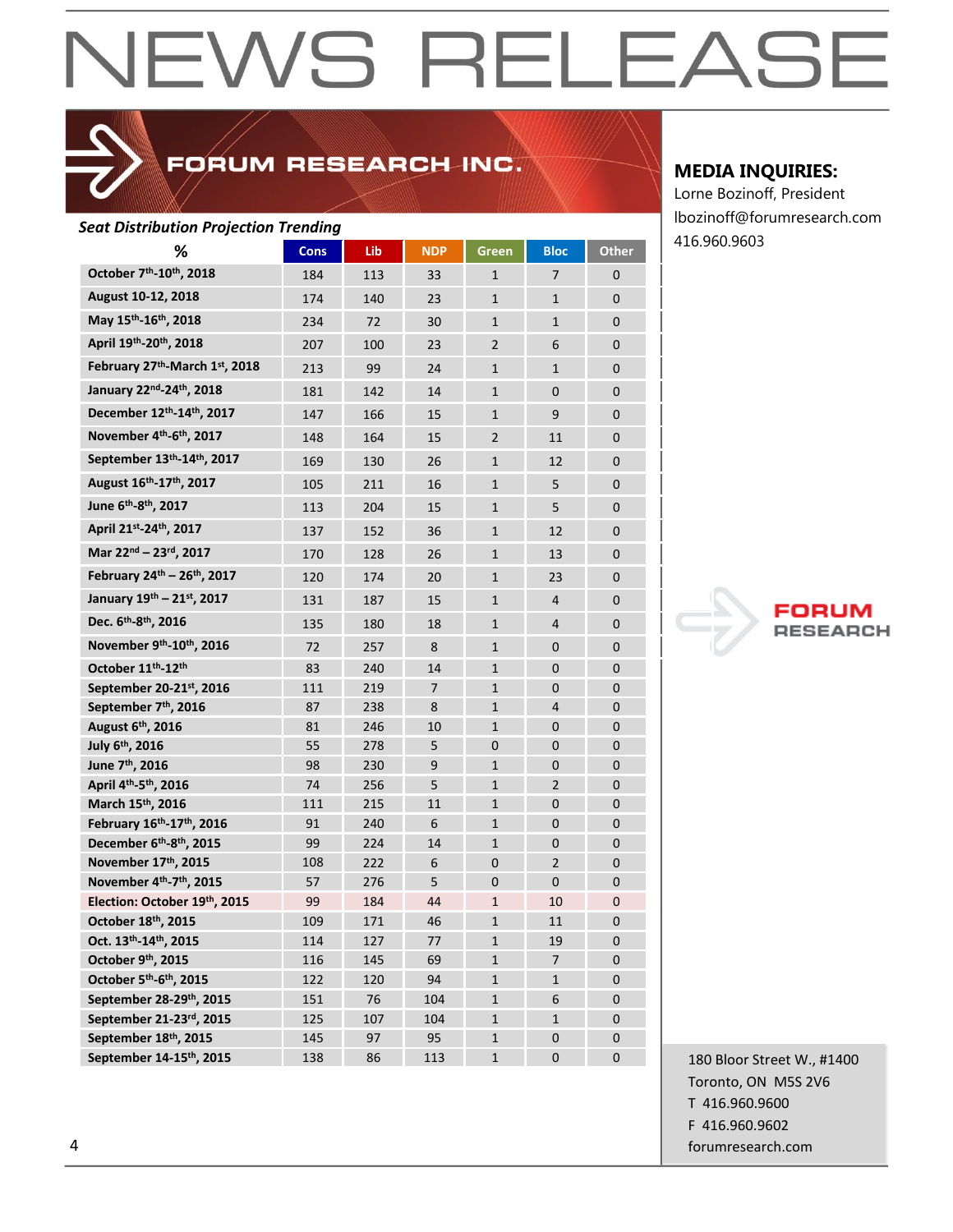

### FORUM RESEARCH INC.

#### *Voter intention*

*If a federal election were held today, which party are you most likely to vote for? + If you haven't made up your mind, which party are you leaning toward at this time?*

#### [Decided/Leaning]

#### *Age/Gender*

| %                     | <b>Total</b> | 18-34          | 35-44 | 45-54 | 55-64 | $65+$ | <b>Male</b> | Female |
|-----------------------|--------------|----------------|-------|-------|-------|-------|-------------|--------|
| Sample                | 1156         | 188            | 158   | 176   | 250   | 384   | 624         | 510    |
| <b>Conservative</b>   | 41           | 34             | 47    | 46    | 41    | 42    | 49          | 35     |
| Liberal               | 32           | 31             | 26    | 26    | 38    | 35    | 29          | 34     |
| <b>New Democratic</b> | 15           | 22             | 13    | 16    | 9     | 13    | 11          | 18     |
| Green                 |              | 8              | 8     | 8     | 6     | 5     | 7           | 7      |
| <b>Bloc Quebecois</b> | 4            | $\overline{4}$ | 5     | 3     | 5     | 5     | 4           | 5      |
| Other                 |              | 1              | 1     | 1     | 1     | 1     | 1           | 1      |

#### *Income*

| %                               | <b>Total</b> | $<$ \$20 $K$   | \$20-<br><b>\$40K</b> | \$40-<br><b>\$60K</b> | $$60-$<br><b>\$80K</b> | \$80-<br>\$100K | \$100-<br><b>\$250K</b> |
|---------------------------------|--------------|----------------|-----------------------|-----------------------|------------------------|-----------------|-------------------------|
| Sample                          | 1156         | 116            | 163                   | 167                   | 167                    | 114             | 251                     |
| <b>Conservative</b>             | 41           | 20             | 41                    | 32                    | 44                     | 48              | 45                      |
| Liberal                         | 32           | 29             | 26                    | 31                    | 34                     | 31              | 40                      |
| <b>New</b><br><b>Democratic</b> | 15           | 24             | 15                    | 22                    | 12                     | 13              | 9                       |
| Green                           | 7            | 15             | 10                    | 7                     | 4                      | 6               | 5                       |
| <b>Bloc Quebecois</b>           | 4            | 10             | $\overline{7}$        | 8                     | 4                      | $\mathbf{1}$    | $\mathbf{1}$            |
| Other                           | 1            | $\overline{2}$ | $\mathbf{1}$          | 1                     | $\mathbf{1}$           | $\mathbf{1}$    | 0                       |

#### *Region*

| ℅                     | <b>Total</b> | ATL | $\alpha$ | <b>ON</b> | <b>MB/SK</b> | <b>AB</b> | <b>BC</b> |
|-----------------------|--------------|-----|----------|-----------|--------------|-----------|-----------|
| Sample                | 1156         | 60  | 271      | 524       | 46           | 122       | 133       |
| <b>Conservative</b>   | 41           | 53  | 22       | 42        | 55           | 69        | 34        |
| <b>Liberal</b>        | 32           | 34  | 33       | 36        | 35           | 15        | 31        |
| <b>New Democratic</b> | 15           | 9   | 17       | 16        | 6            | 8         | 23        |
| Green                 | 7            | 5   | 8        | 6         | 4            | 8         | 11        |
| <b>Bloc Quebecois</b> | 4            | 0   | 18       | 0         | 0            | 0         |           |
| Other                 | 1            | 0   | 1        | 1         | 1            | 0         | 1         |

### **MEDIA INQUIRIES:**

Lorne Bozinoff, President lbozinoff@forumresearch.com 416.960.9603



180 Bloor Street W., #1400 Toronto, ON M5S 2V6 T 416.960.9600 F 416.960.9602 5 forumresearch.com